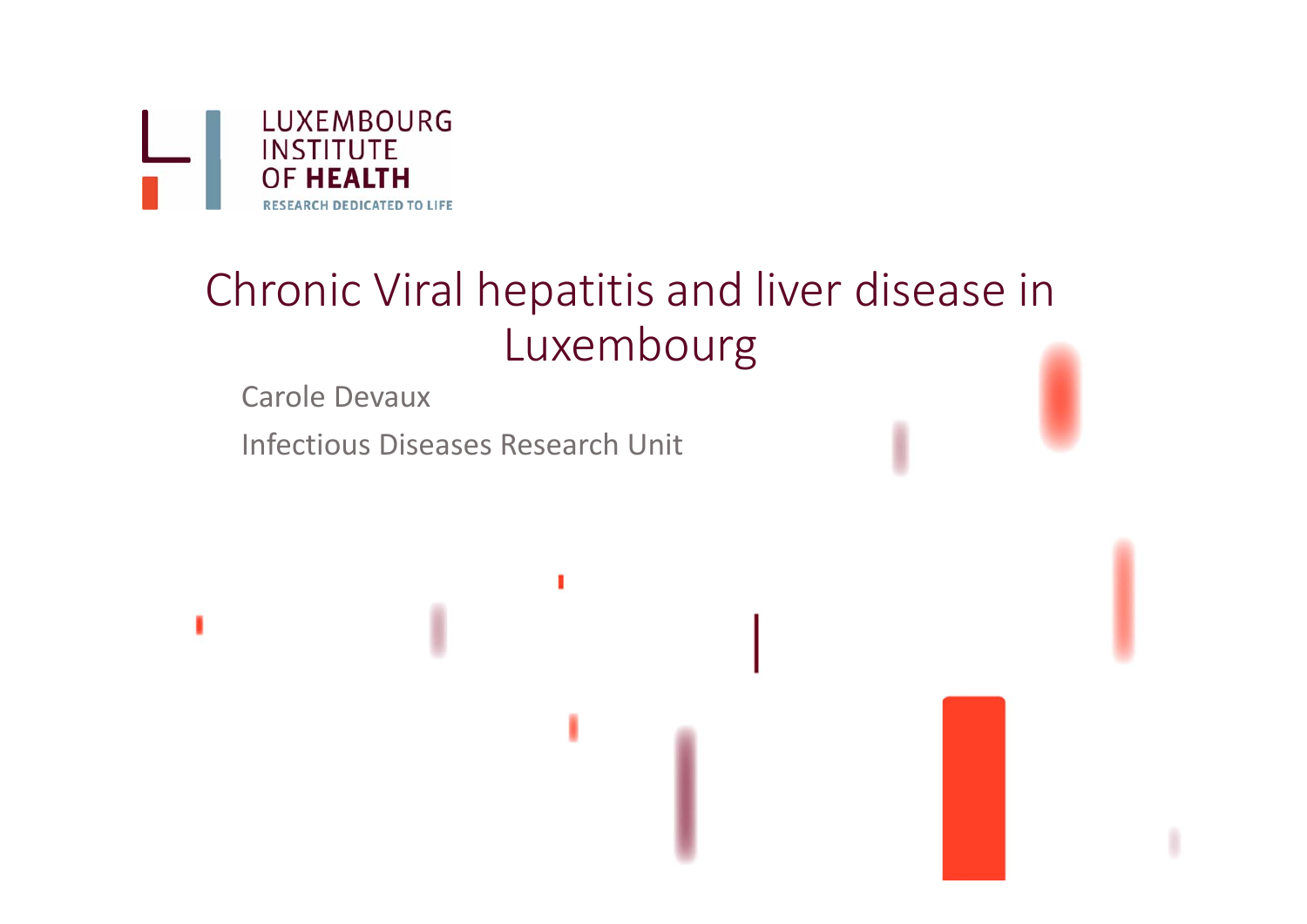

1) Fibrosis at first diagnosis

2) Estimates of mortality rate

3) Modelisation of HCV Burden HCV Prevalence, Viremic rate Model Outputs

- Base scenario
- Increase SVR (JVH)
- Increase SVR and treatment (JVH)
- WHO Recommendations

PWID Transmission



**Agenda**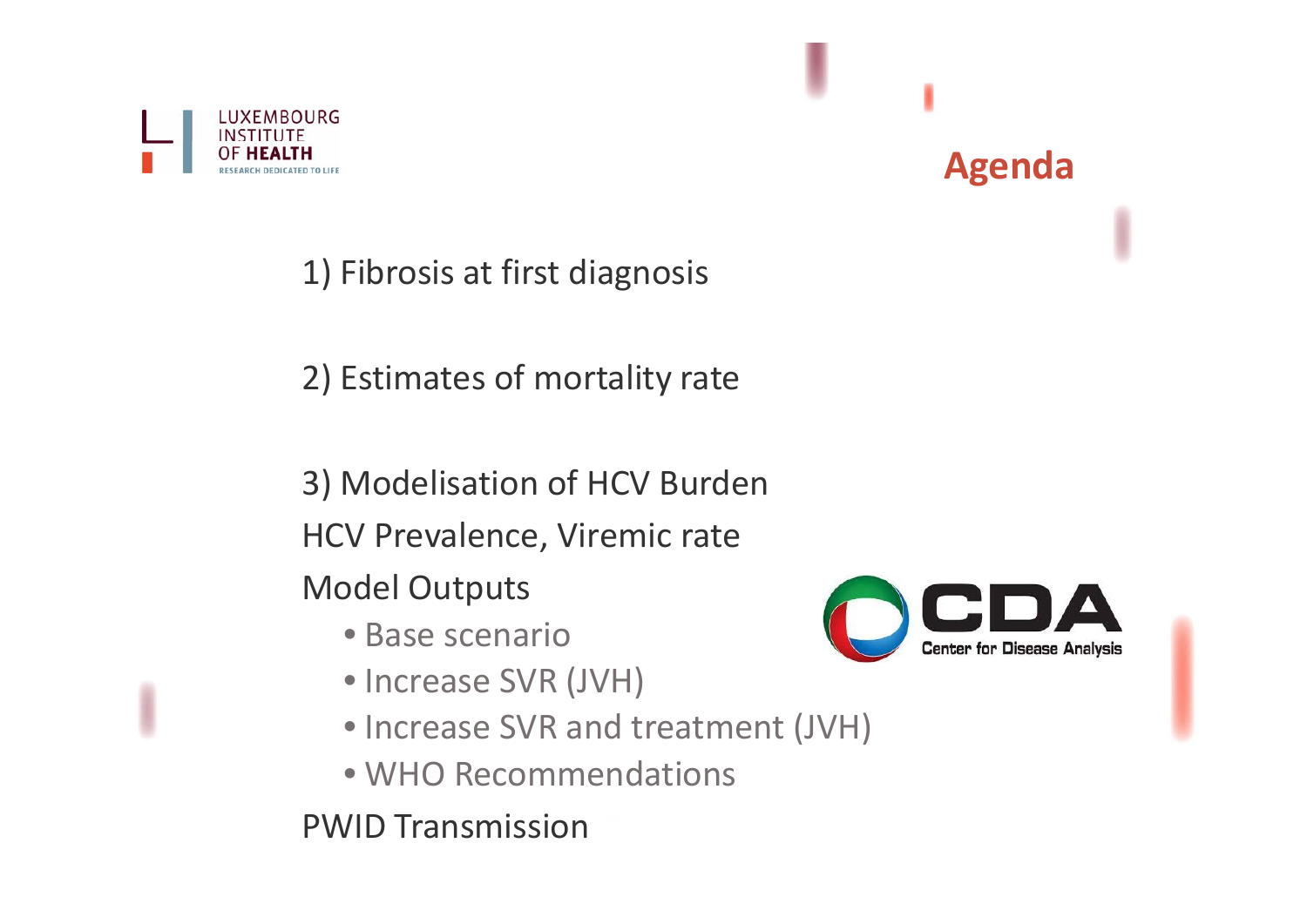

# HCV disease burden

#### $\checkmark$  Liver related deaths : 14 per year

- $\checkmark$  HCC: 16 per year
- $\checkmark$  Decompensated cirrhosis: 26 per year

- PWIDS HCV‐UD since 2015 Fibroscan: 338 results
	- $\bullet$ ● 68% F0-1
	- • $-15\%$  F2
	- $\bullet$ • 10% F3
	- 7% F4

 Database of CHL since 2013 Fibroscan: 426 results

- $\bullet$ ● 76% F0-1
- $\bullet$ • 16% F2
- 3% F3
- 5% F4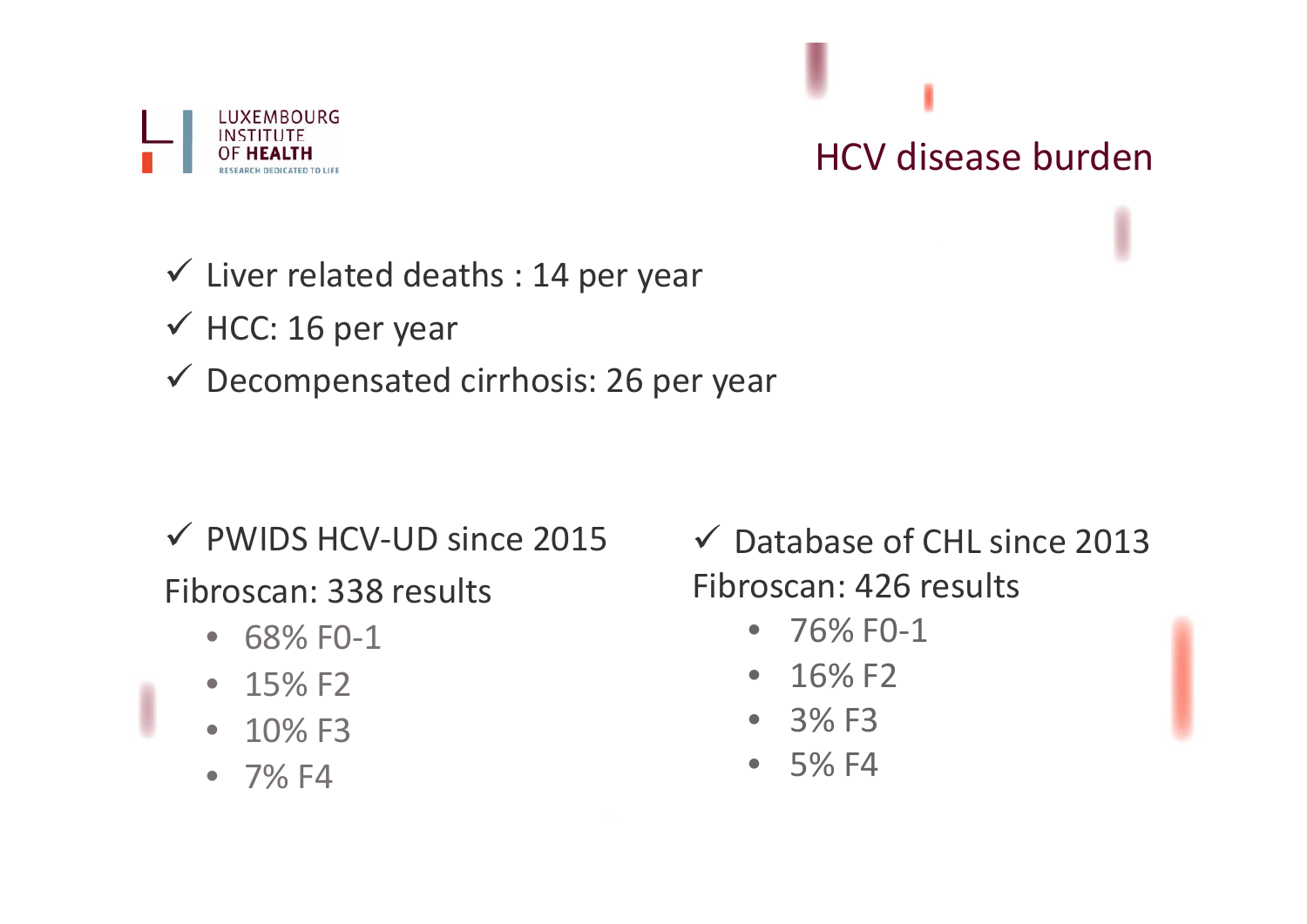

#### Estimates of mortality rate

#### $\checkmark$  Mortality rate estimated using LNS data only:

- 526 deaths for 26849 person years of observation
- ~2% per year among HCV positive cases
- 40% higher death rate among men than women (p<0.001)
- Mortality hazard increases substantially with age

#### Mortality rate similar to IVDU populations in Europe

- 2.3% (Mathers et al., WHO Bulletin, 2012 )
- $\checkmark$  Mortality rate at the CHL since 1996 (2439 patients, 68% male, 32 % female, 6% co‐infected with HIV)
	- 14% in men
	- 12% in women
- $\checkmark$  Mortality in 2015 linked to liver cancer and cirrhosis: 53 / 3939 deaths (1.3%)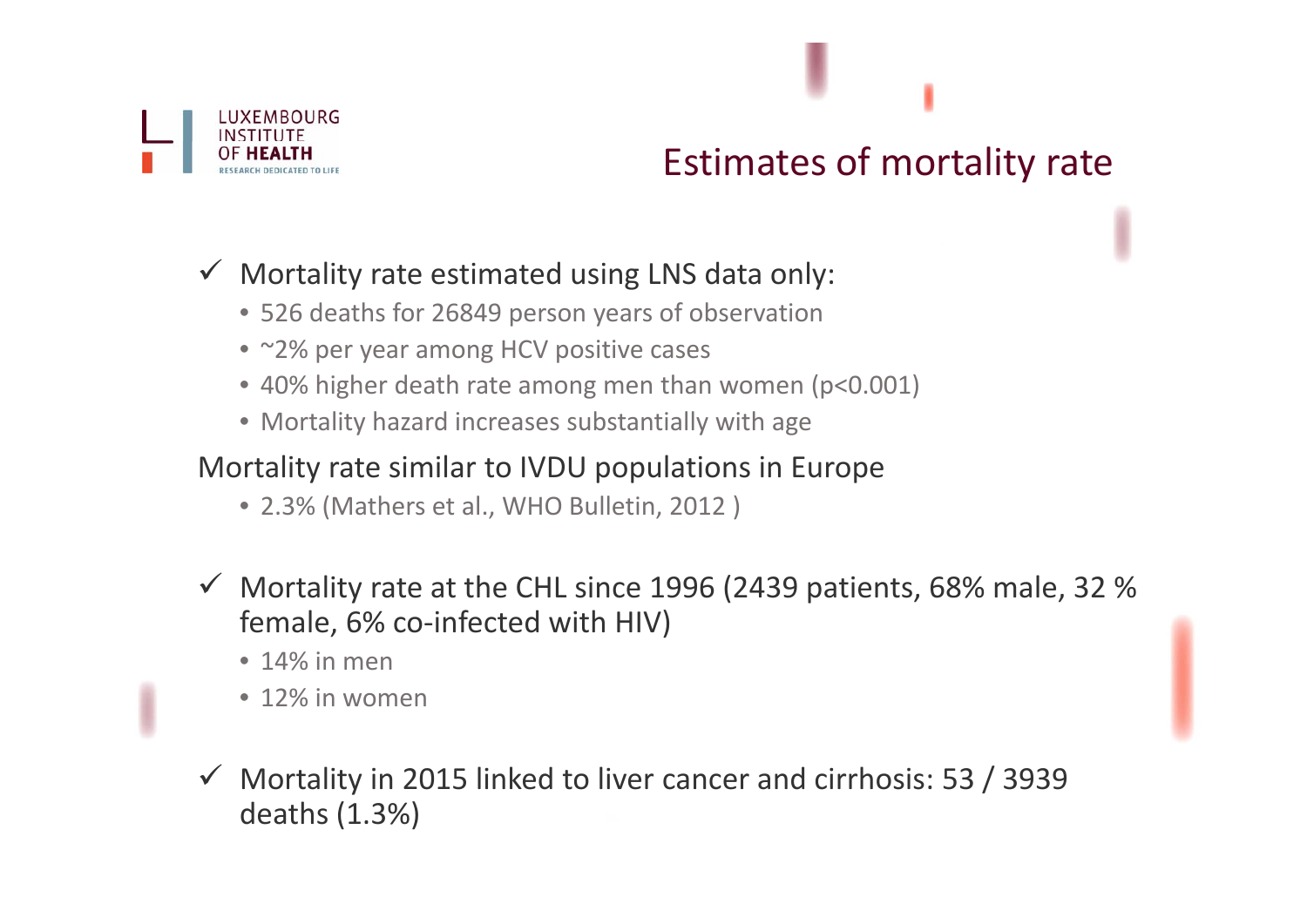

# **HCV Prevalence**

HCV prevalence was first estimated through an analysis of screening data, merged registries and expert communication in 2013

• A viremic rate of 92.9% (CHL registry) was used when adjusting registry cases, and <sup>a</sup> viremic rate of 77% was further used for other model parameters (Deltenre 2010)

| 2013       | <b>Viremic Prevalence</b> | <b>Viremic Cases</b>      |
|------------|---------------------------|---------------------------|
| <b>GDL</b> | $1.0\%$ (0.9%-1.3%)       | $5,470$ (4,620 $-6,320$ ) |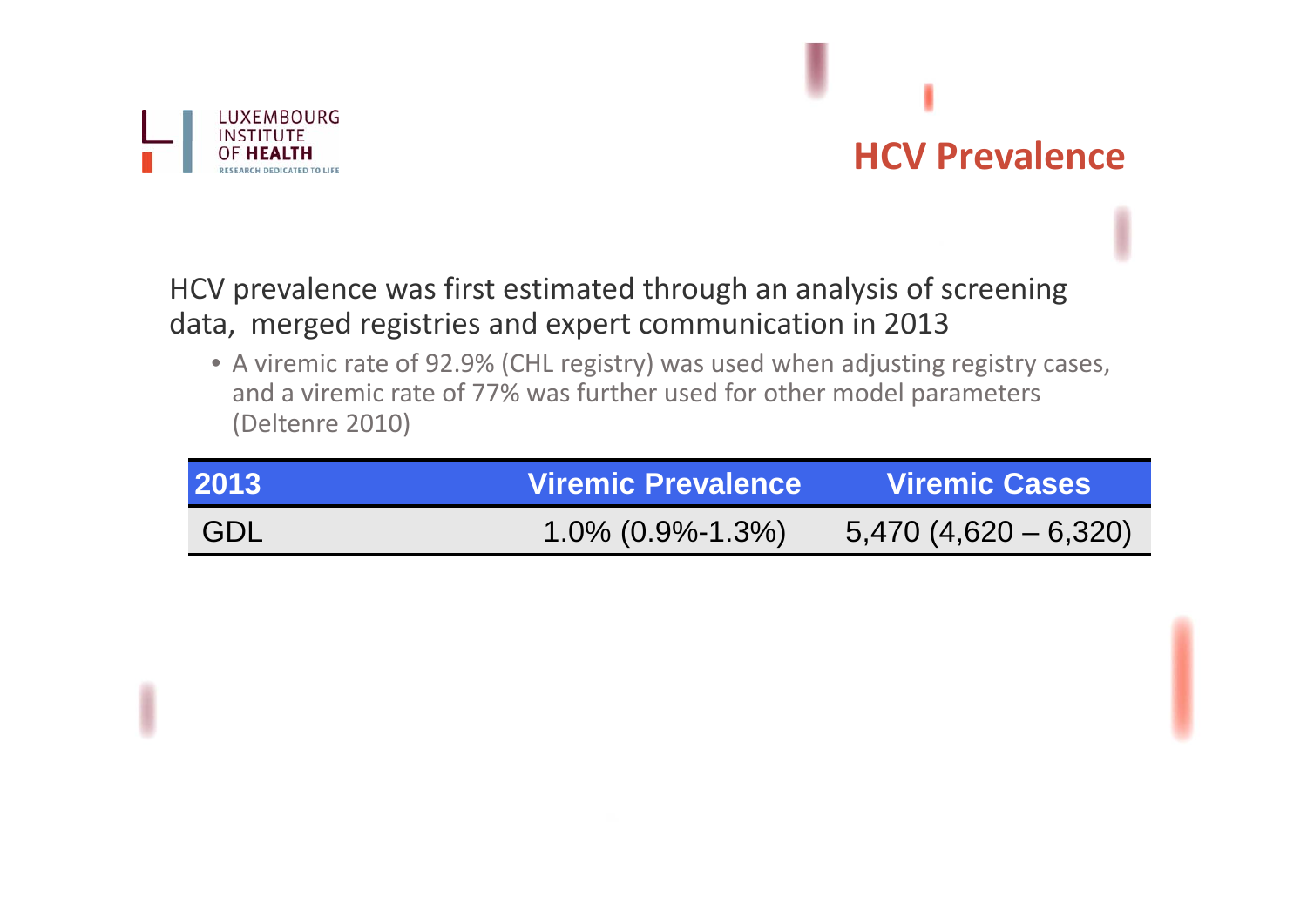

#### **Continuous prevalence and diagnosis curves**

| <b>Screening Data</b>             | 2013    |
|-----------------------------------|---------|
| Anti- HCV tests<br>reimbursed     | 31,168  |
| Tests offered per<br>person       | $1 - 2$ |
| Newly diagnosed<br>anti-HCV cases | 130     |
|                                   |         |



Screening 31,168 persons at an average rate of 1.5 tests per person identified ~130 new anti‐HCV (100 viremic, 77% viremic rate) cases in GDL in 2013

Prevalence and diagnosis rates were calculated continuously, using the available data

Source: Social Security Inspection.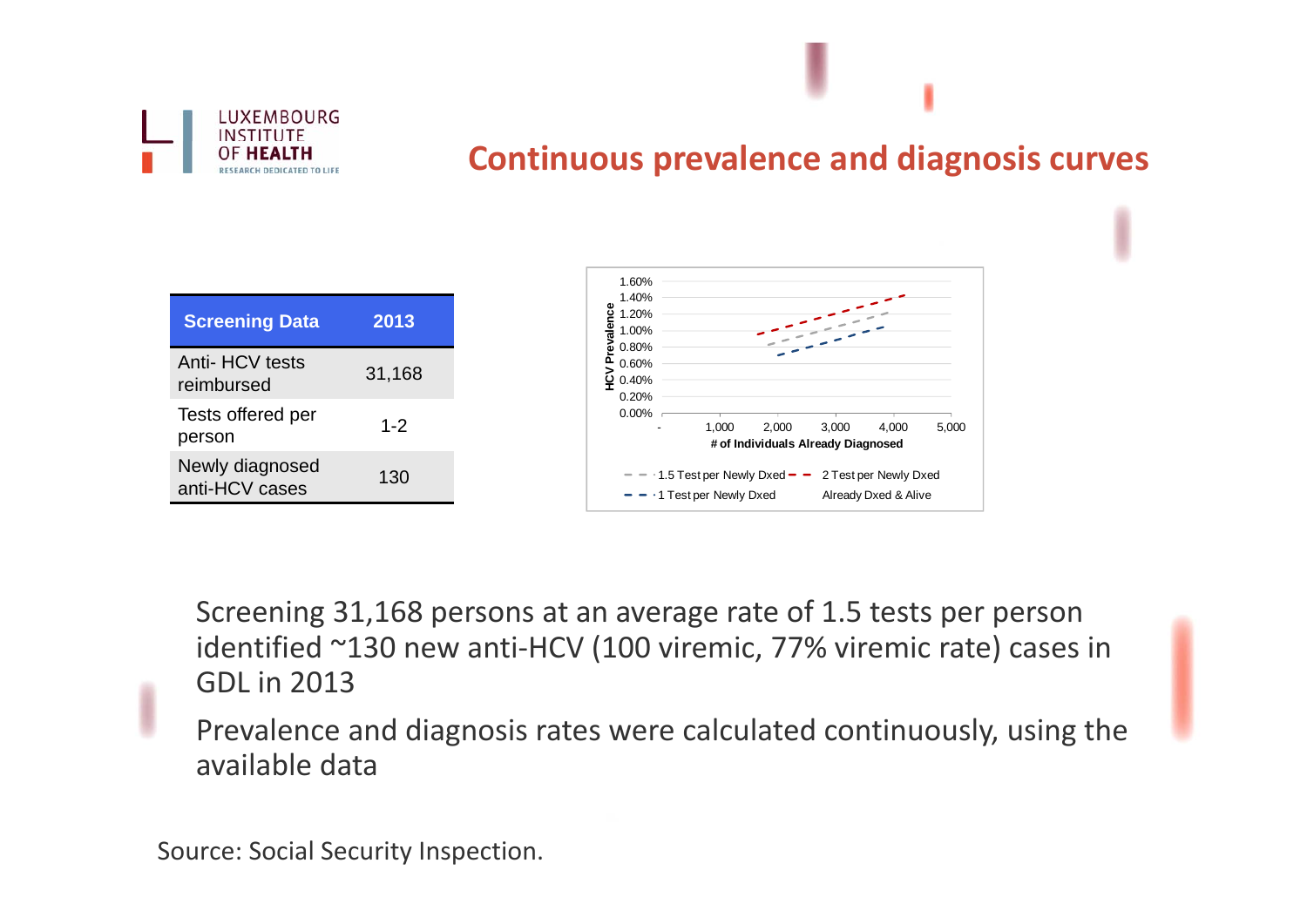

**Previously diagnosed patients in GDL**



Source: CDA model was used to account for annual mortality and cure; CHL database suggested <sup>a</sup> 92.85% historical viremic rate among diagnosed cases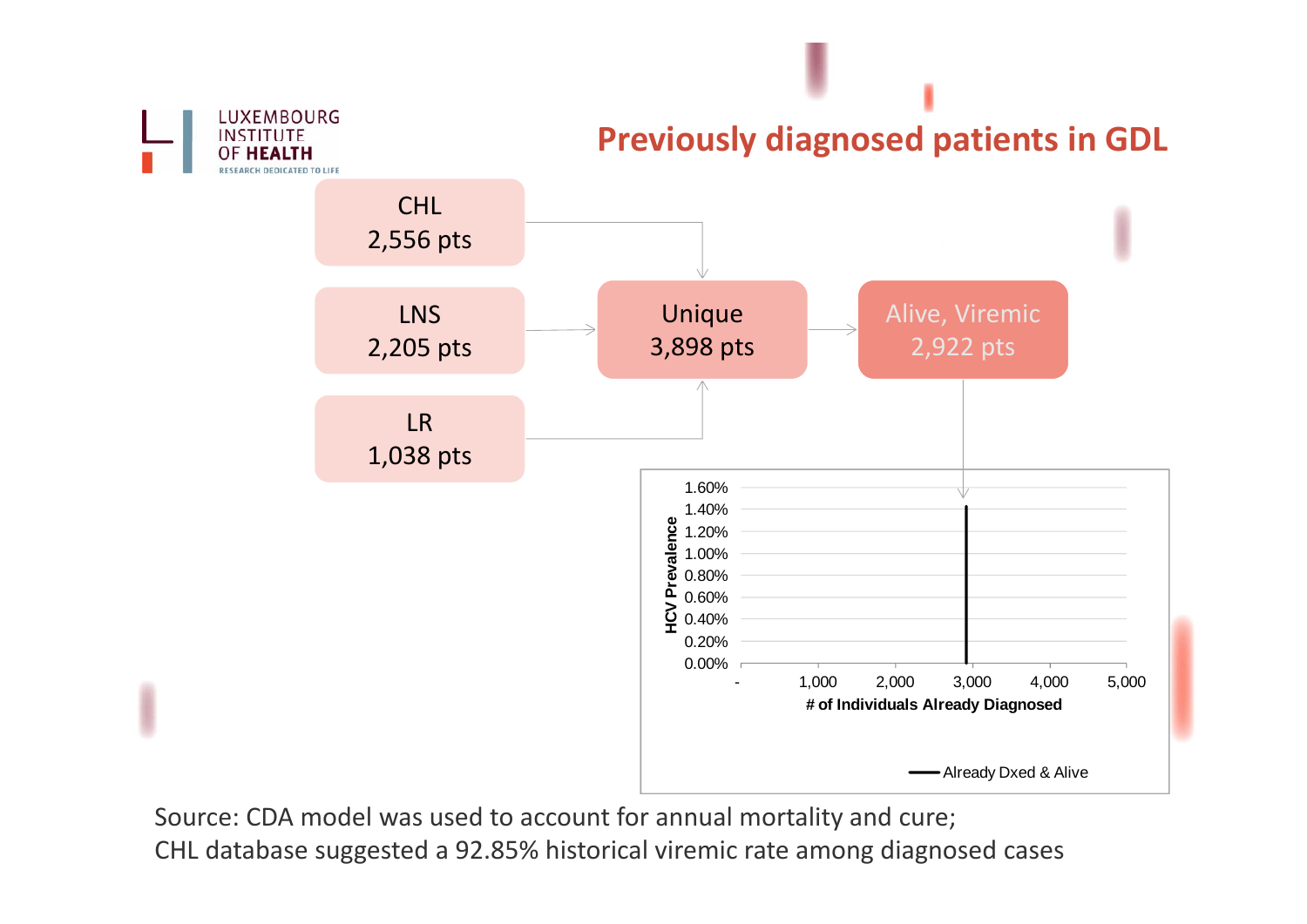

### Estimated HCV prevalence



: http://polarisobservatory.com/polaris/hepC.htm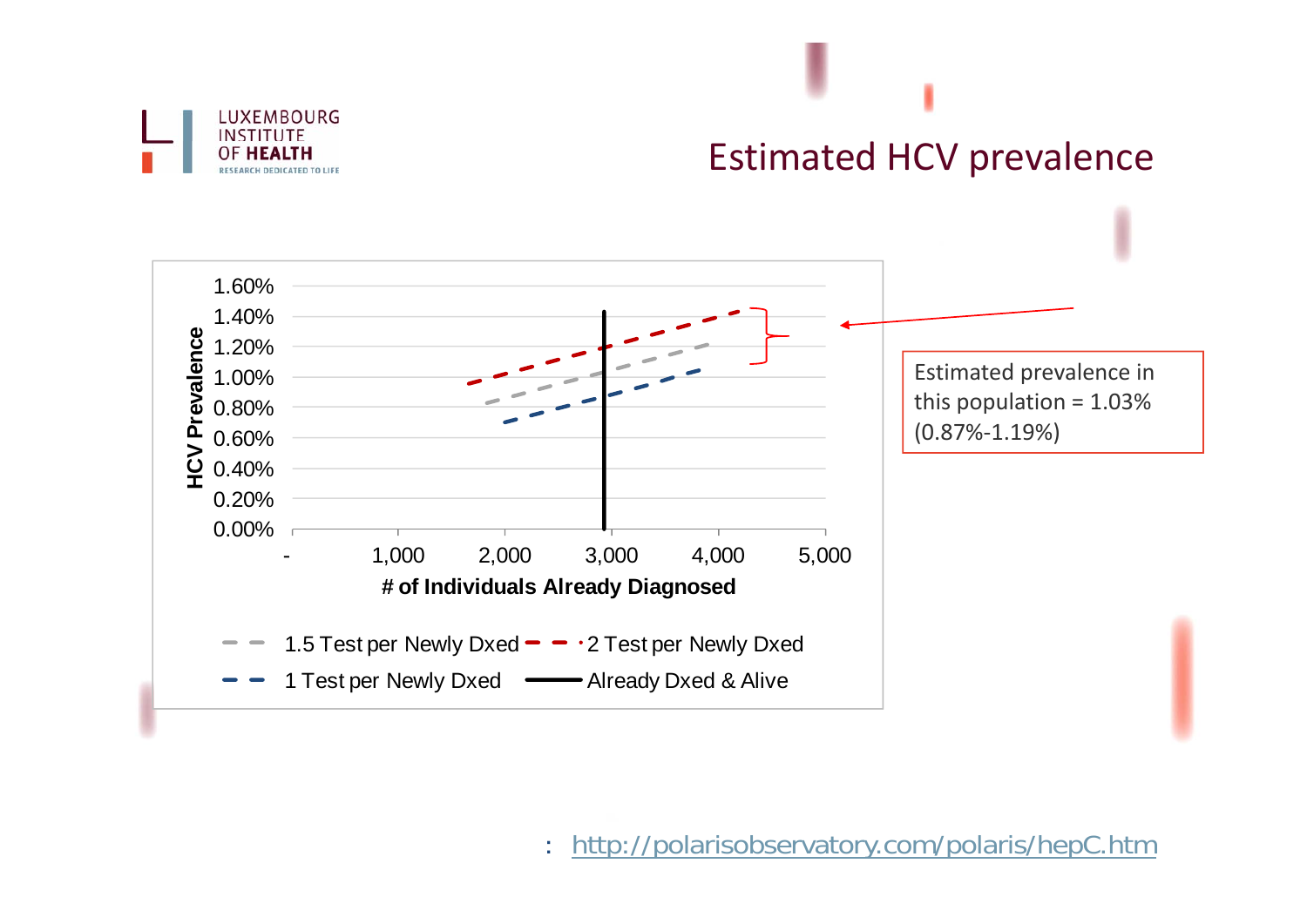

#### Base scenario

100 patients per year continue to be treated with Peg IFN/RBV and/or triple therapy

Treatment is restricted to ≥F2 patients between the ages of 15 and 69 years

Diagnosis remains constant

|                        | 2013      | 2014      | 2015        | 2016      | 2018      | 2025      |
|------------------------|-----------|-----------|-------------|-----------|-----------|-----------|
| <b>Treated</b>         | 100       | 100       | <u> 100</u> | 100       | 100       | 100       |
| <b>Newly Diagnosed</b> | 100       | 100       | 100         | 100       | 100       | 100       |
| <b>Fibrosis Stage</b>  | $> F$ ?   | $\geq$ F2 |             |           |           |           |
| <b>Treated Age</b>     | $15 - 69$ | $15 - 69$ | $15 - 69$   | $15 - 69$ | $15 - 69$ | $15 - 69$ |
|                        | 72%       | 72%       | 72%         |           | 72%       |           |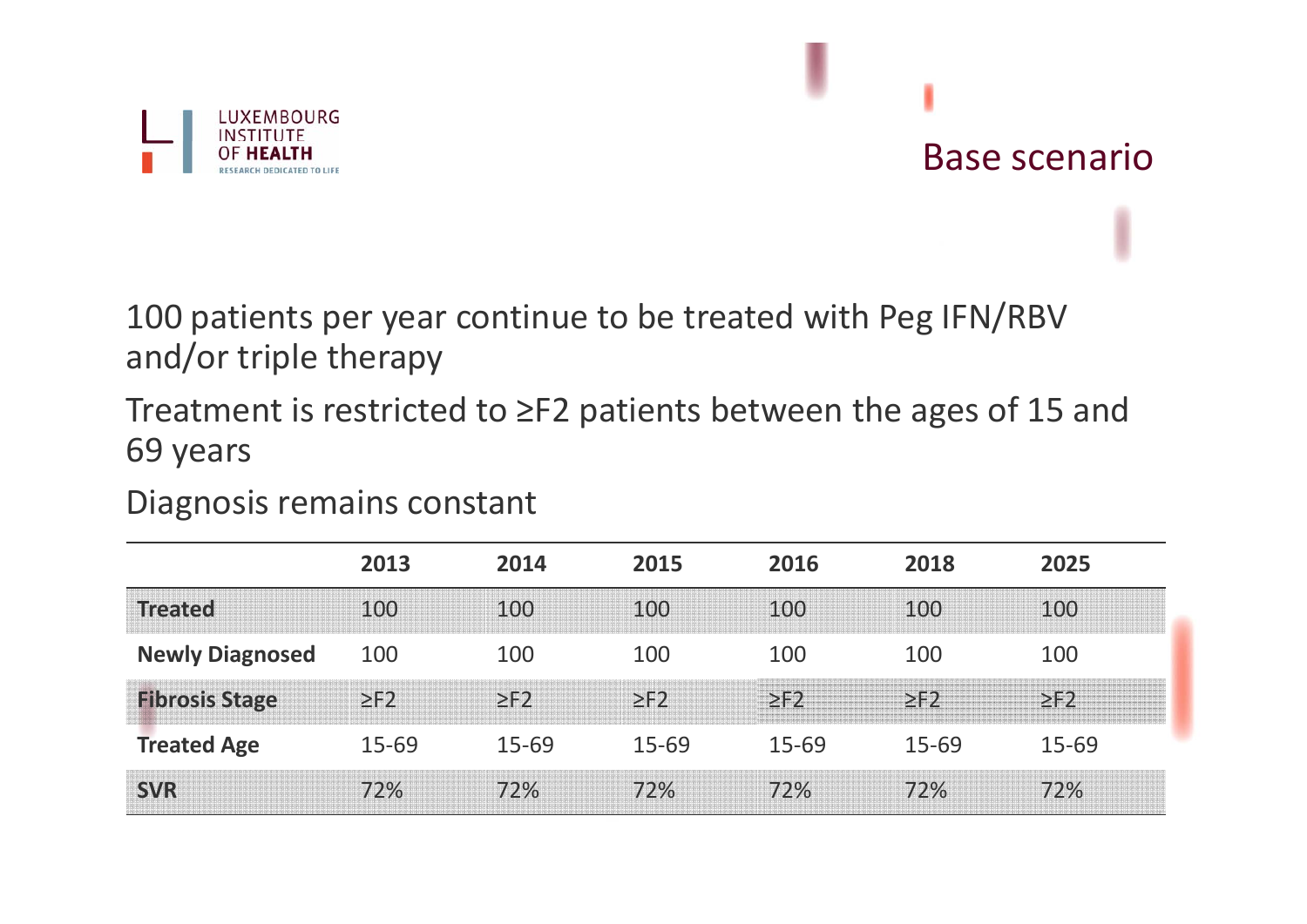**Although total HCV infections will decrease 5% by 2030, HCC, LRD, decomp cirrhosis will increase 55%‐90% as the population ages**



LUXEMBOURG **INSTITUTE OF HEALTH RESEARCH DEDICATED TO LIFE**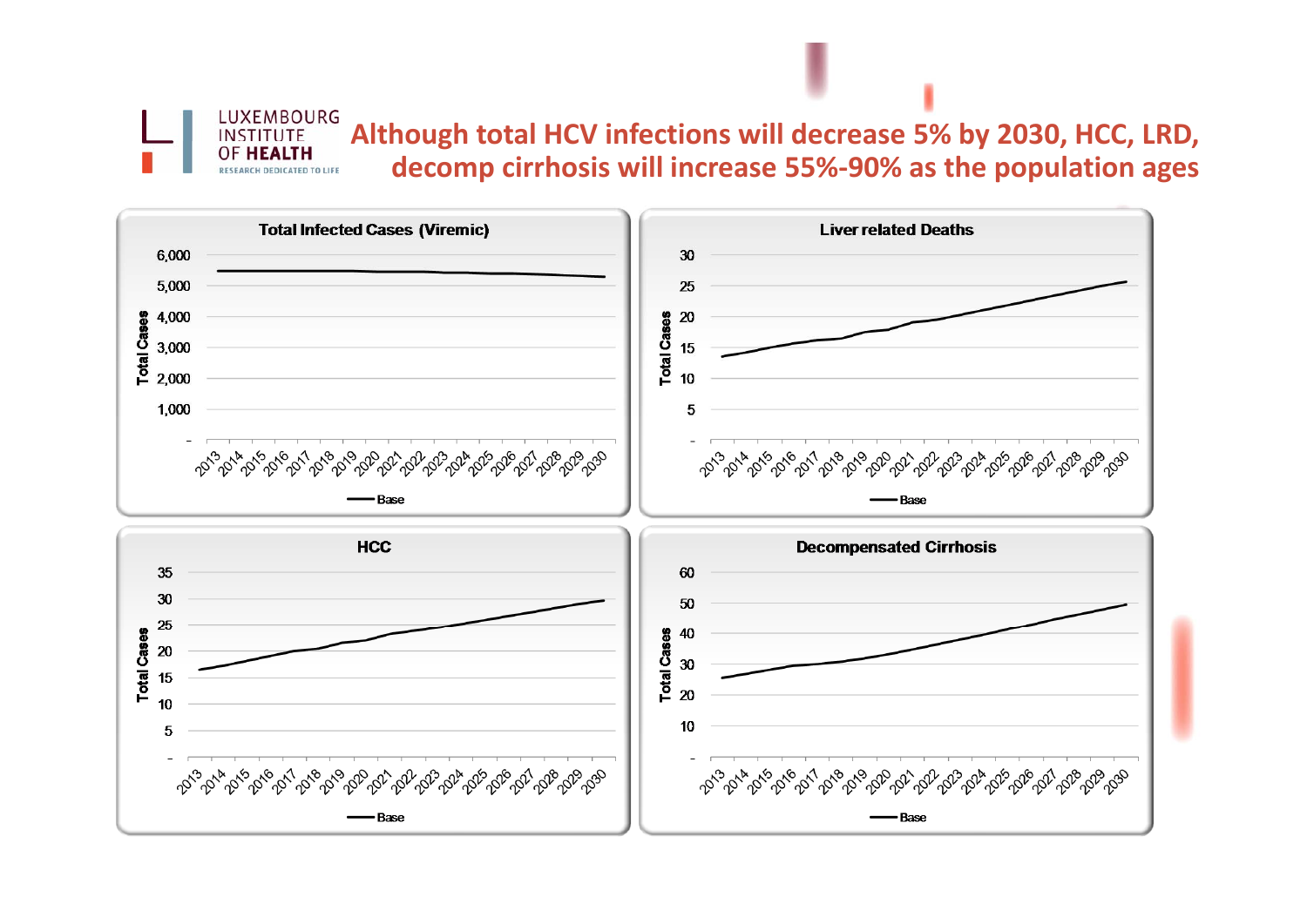

#### **Increase SVR and treatment**

Beginning in 2015, the number of treated patients was modeled to double and then remain constant at 240 patients treated annually

No change in diagnosis was necessary under this scenario

|                        | 2013      | 2014      | 2015      | 2016      | 2018      | 2025        |
|------------------------|-----------|-----------|-----------|-----------|-----------|-------------|
| Treated                |           |           | 1240      | 240       |           | 240         |
| <b>Newly Diagnosed</b> | 100       | 100       | 100       | 100       | 100       | 100         |
| <b>Fibrosis Stage</b>  | $\geq$ F2 | $\geq$ F2 | $\geq$ F1 | $\geq$ FO | $\geq$ FO | $\Sigma F0$ |
| <b>Treated Age</b>     | $15 - 69$ | 15-69     | 15-69     | $15 - 69$ | $15 - 69$ | $15 - 69$   |
| <b>SVR</b>             | 72%       | 81%       | 93%       | 94%       | 94%       | 94%         |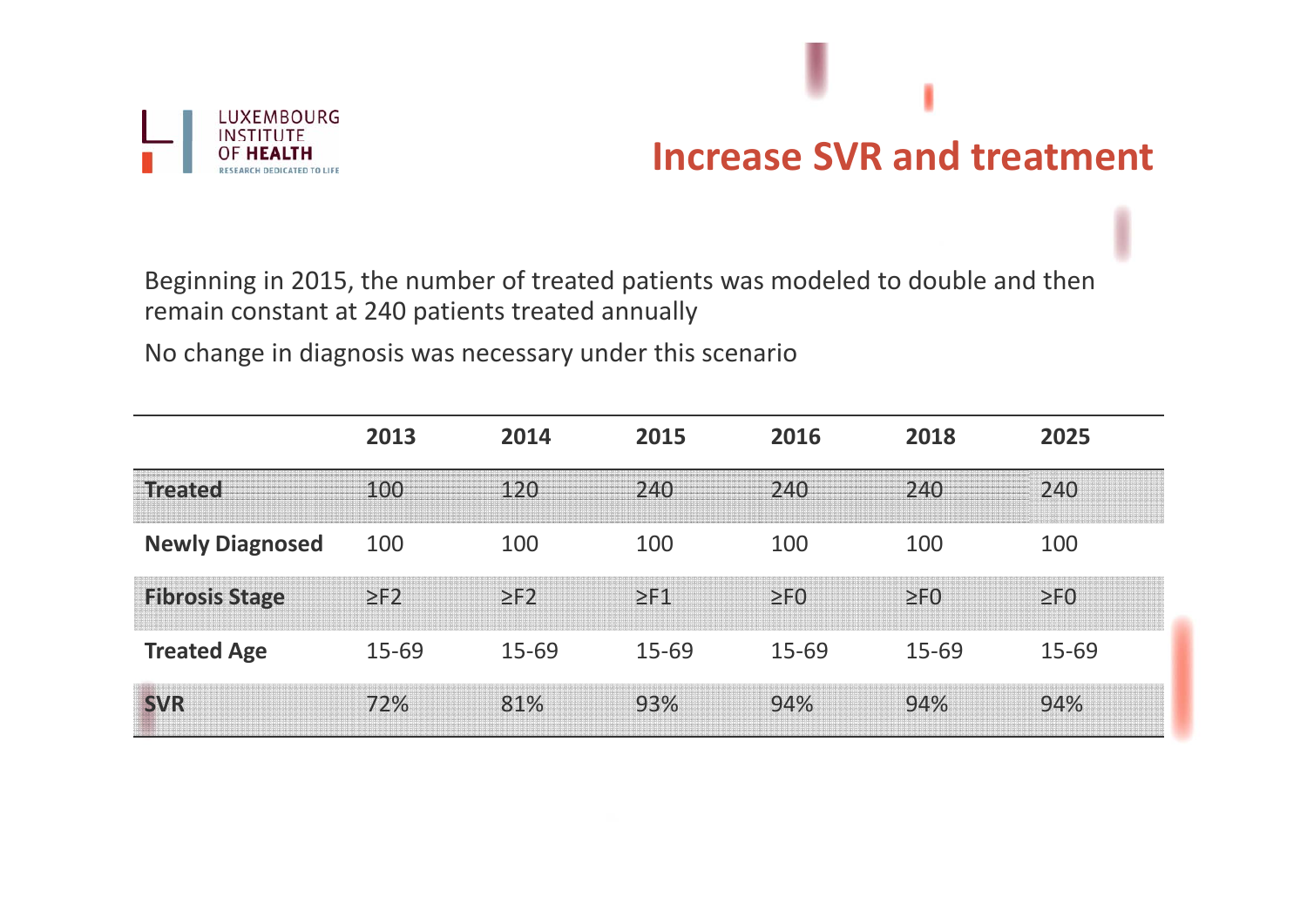**Total viremic infections were reduced by 45%, while HCC, liver related deaths and decompensated cirrhosis were reduced by 50% by 2030**

LUXEMBOURG INSTITUTE **OF HEALTH RESEARCH DEDICATED TO LIFE** 

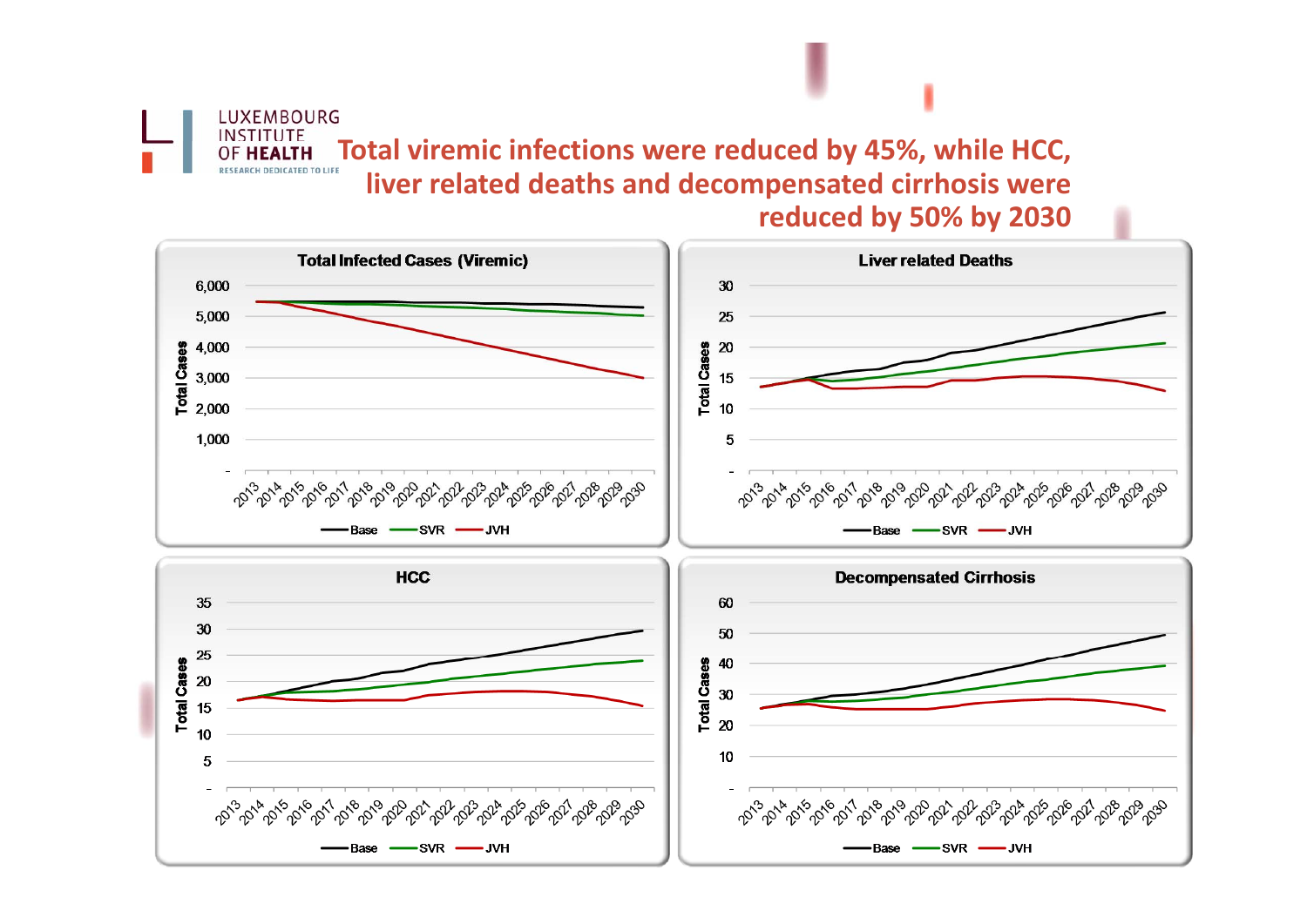

# **WHO Recommendations**

WHO recommendations include a 90% reduction in new infections, 90% diagnosis rate by 2030 and <sup>a</sup> 65% reduction in mortality

In order to achieve this goal, treated patients ramp up beginning in 2016

Annual number of newly diagnosed patients increases gradually beginning in 2016 to accommodate treatment

|                                  | 2013      | 2014   | 2015   | 2016         | 2018           | 2025           |
|----------------------------------|-----------|--------|--------|--------------|----------------|----------------|
| <b>Treated</b>                   | I≞        |        | 150    | <b>BAODA</b> | 380            | 380            |
| <b>Newly</b><br><b>Diagnosed</b> | 100       | 100    | 100    | 120          | 230            | 270            |
| <b>Fibrosis Stage</b>            | $\geq$ F2 | $>$ F2 | $>$ F1 | >F()         | $>$ F $\Omega$ | $>$ F $\Omega$ |
| <b>Treated Age</b>               | 15-69     | 15-69  | 15-69  | 15-69        | $15 - 69$      | $15 - 69$      |
| <b>SMR</b>                       | 12%       | 81%    | 93%    | 94%          | 94%            | 94%            |
| <b>New</b><br><b>Infections</b>  | 150       | 150    | 150    | 130          | 100            | 60             |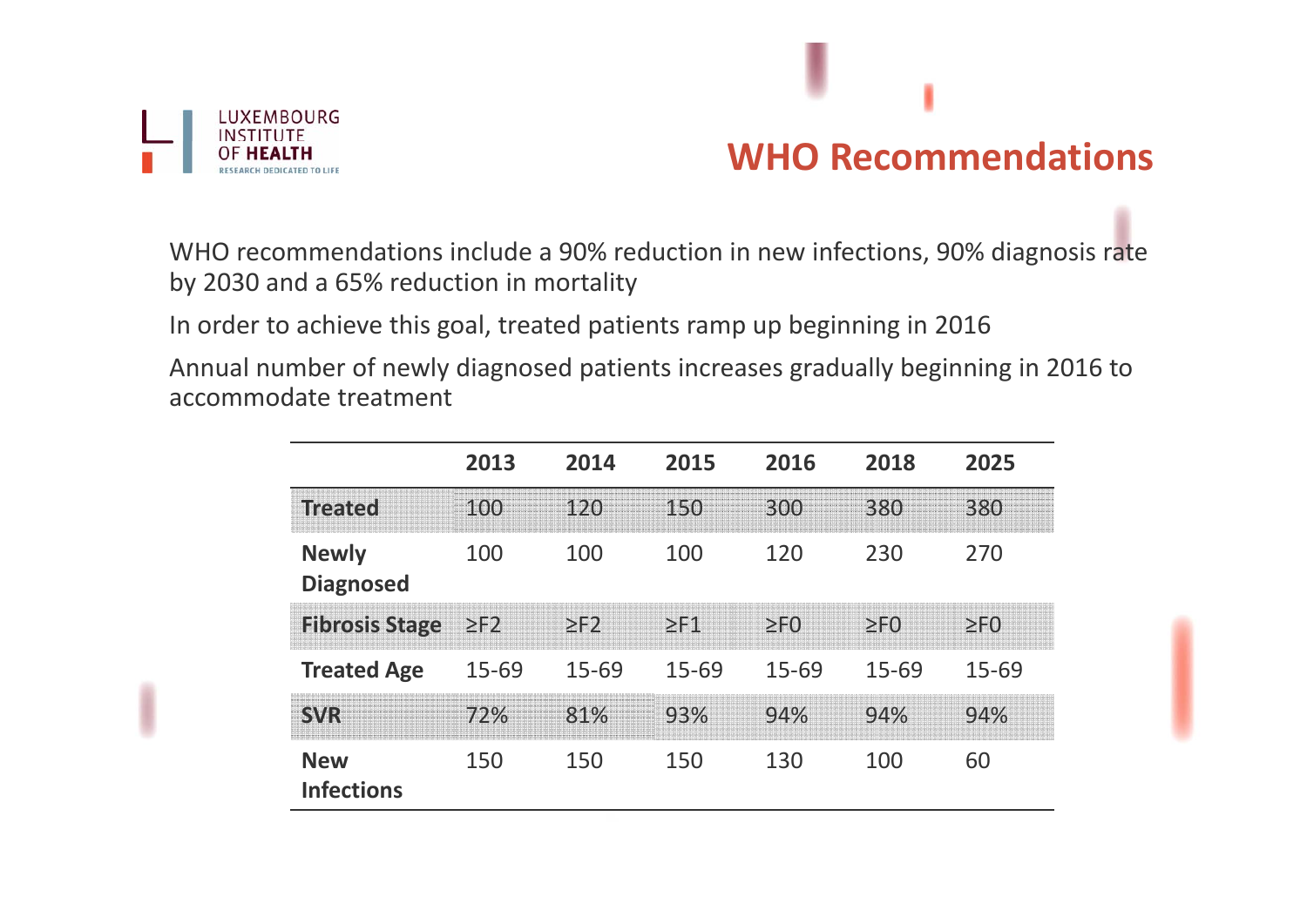**In addition to a >65% reduction in LRD, and >90% reduction in new infections, total viremic infections were reduced 88% by 2030**



**INSTITUTE** 

Consideration of high risk populations is key for preventing new infections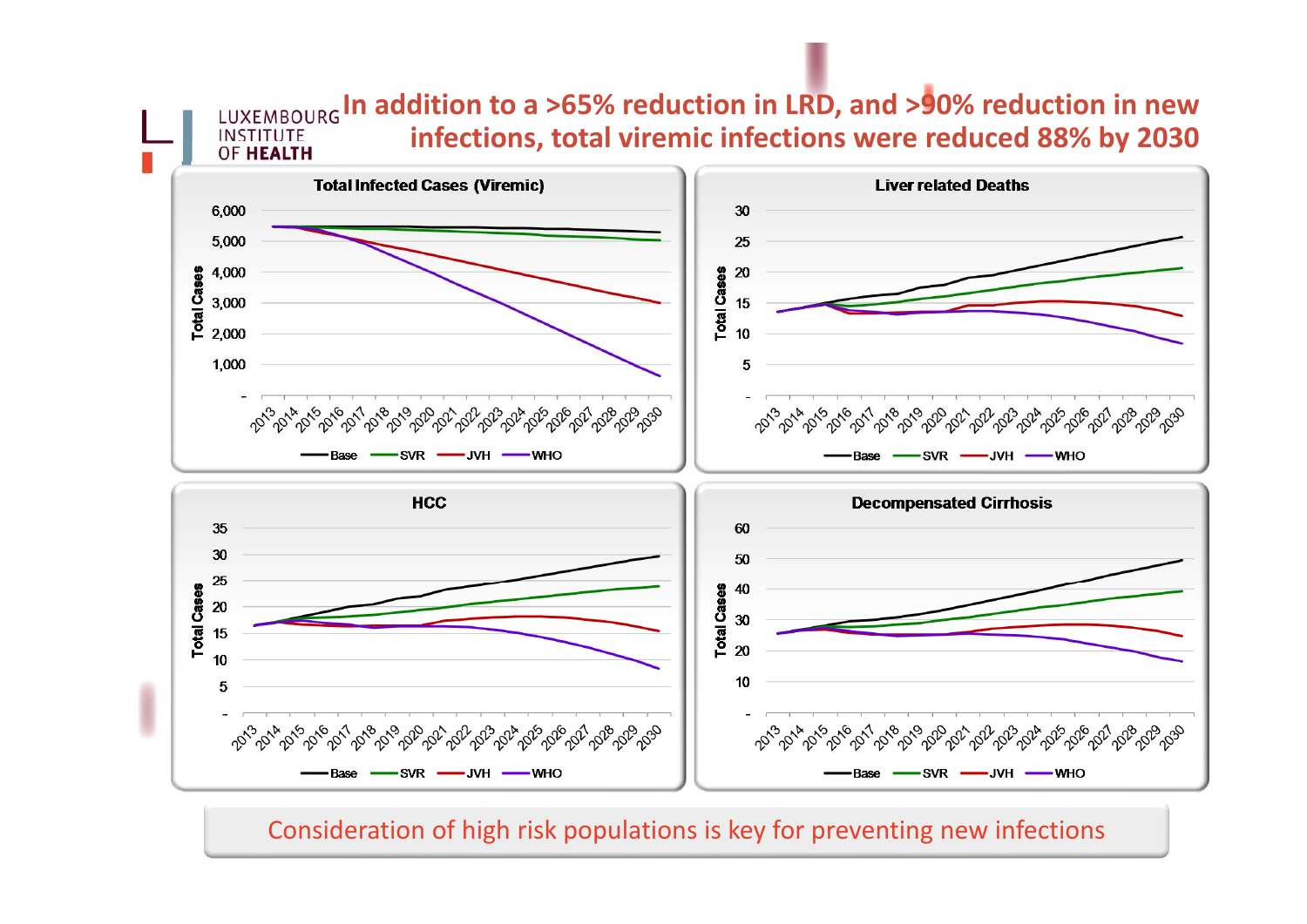

#### **PWID account for 16% of the HCV infected population in GDL**

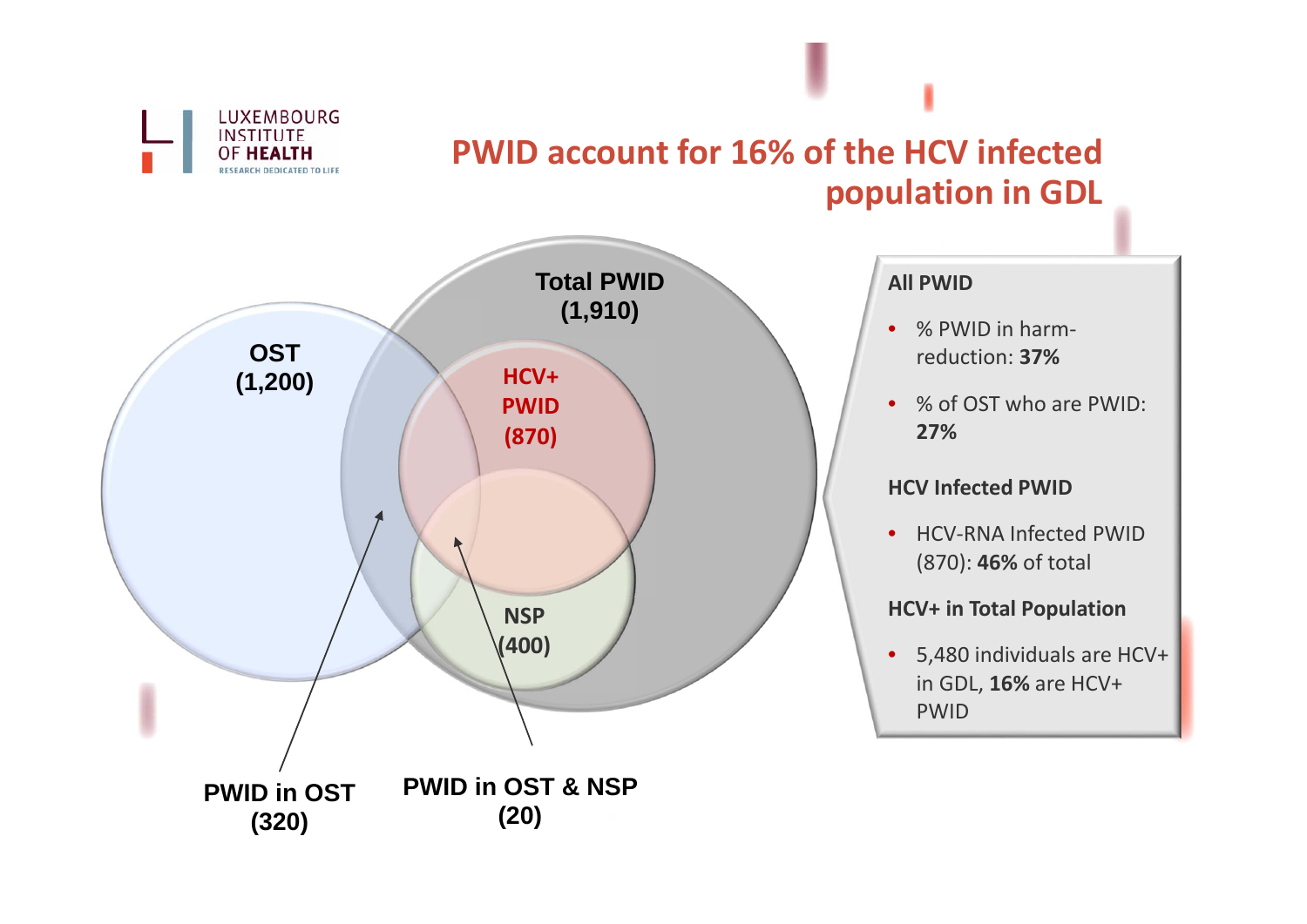

# **Modeling HCV+ PWID population in GDL**





- •• The majority of HCV positive PWID are not involved in <sup>a</sup> harm‐reduction program (top graph)
- •• The highest annual number of new infections occurs in the general population (bottom graph)
- •• The number of new infections among harm‐reduction participants is low (bottom graph)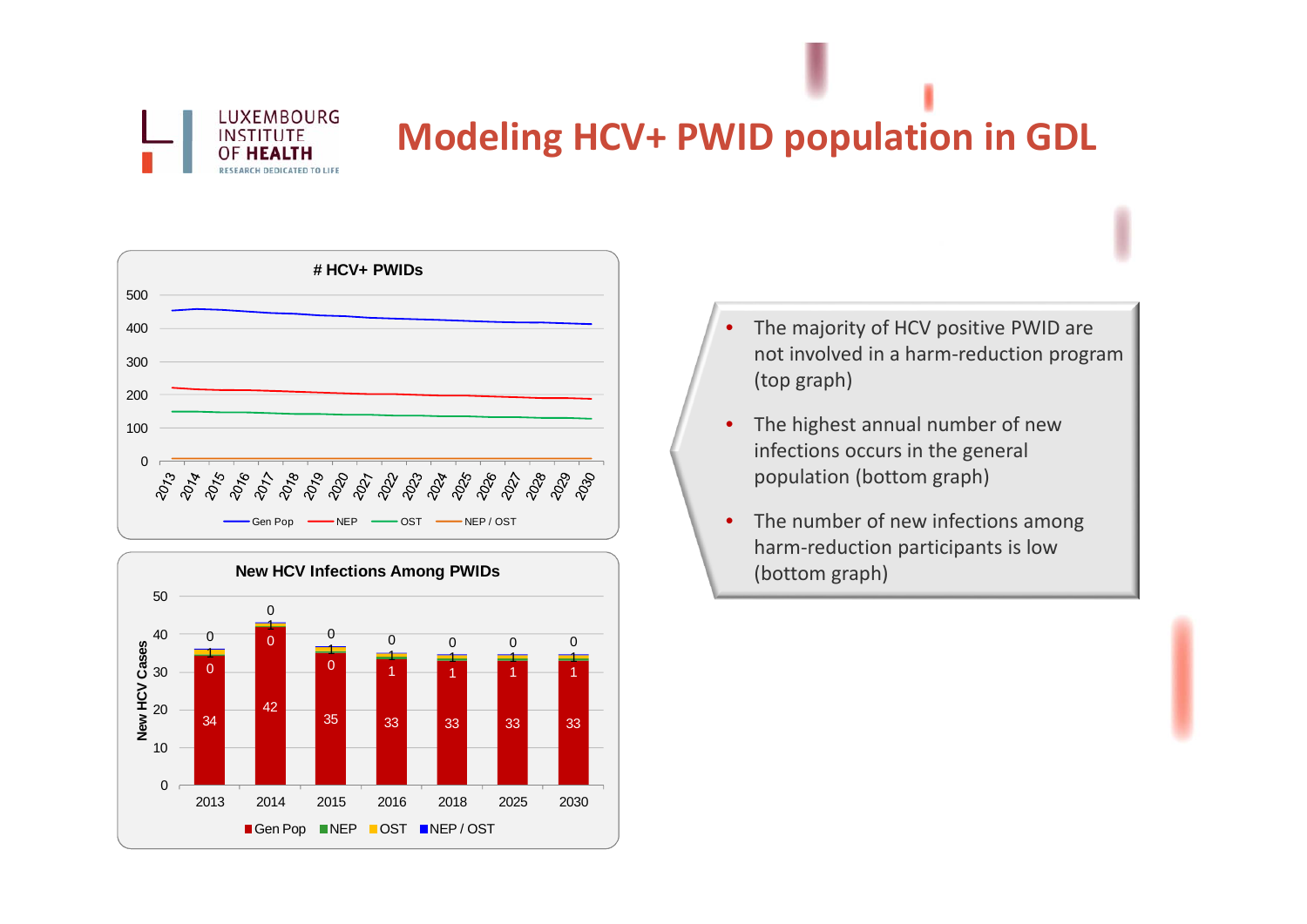

# How to reduce HCV transmission in PWID ?

- High level of treatment to reduce viral load from the community and further re‐infection rates (public health perspective)
- $\blacksquare$  Screening and treatment strategy combined with harm reduction programs (NSP to improve, change of drug consumption)
- Retained in care, high risk behaviour due to changes in drug consumption
- Cost‐effectiveness and prioritization of measures for the individual level (Dr Vic Arendt)